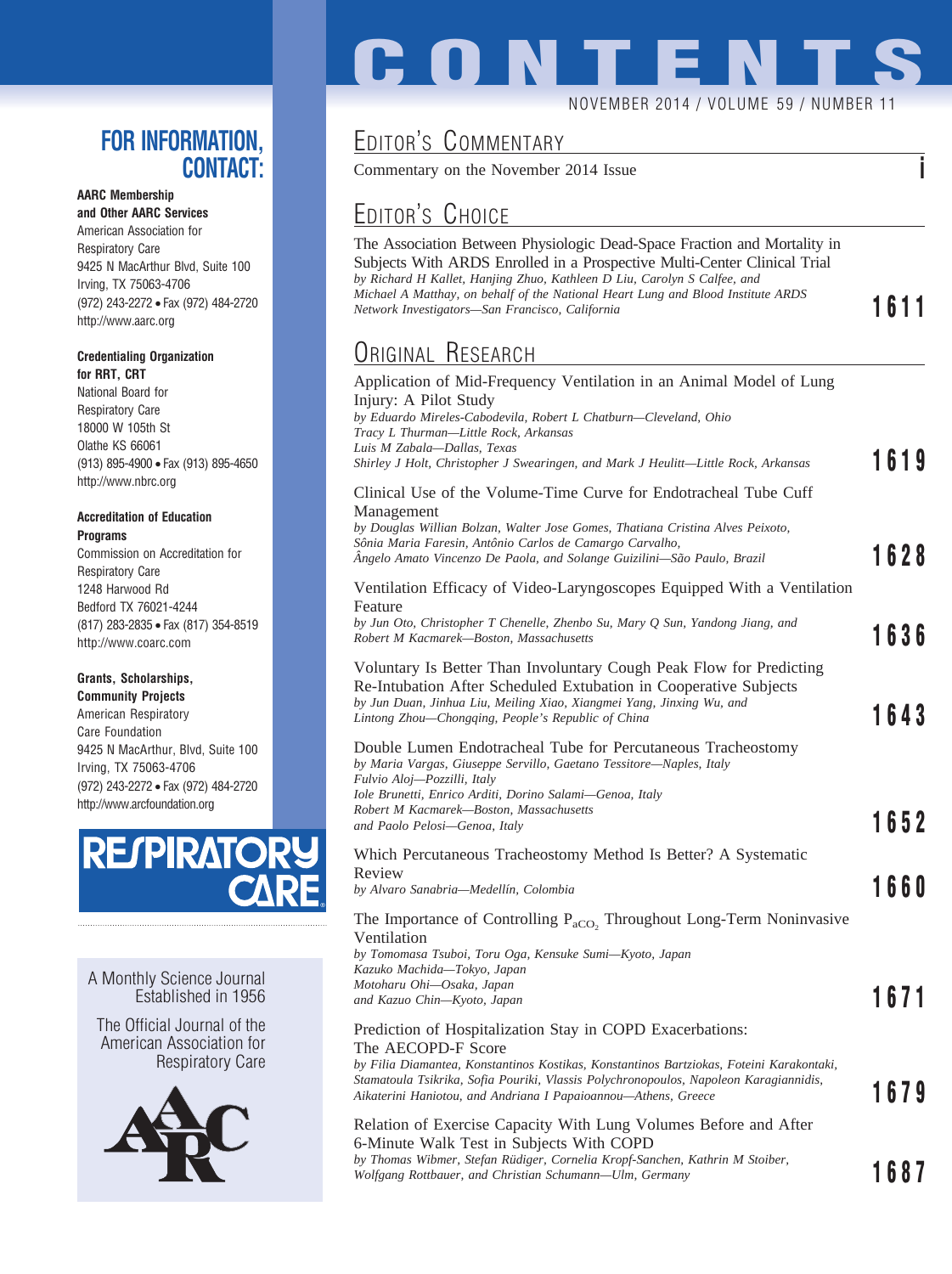# **CONTENTS** CONTINUED...

| Investigation of Exclusive Narghile Smokers: Deficiency and Incapacity Measured by<br>Spirometry and 6-Minute Walk Test<br>by Helmi Ben Saad, Maya Babba, Rafik Boukamcha, Ines Ghannouchi, Imed Latiri, Sonia Mezghenni, Chakib Zedini,<br>and Sonia Rouatbi-Sousse, Tunisia | 1696 |
|-------------------------------------------------------------------------------------------------------------------------------------------------------------------------------------------------------------------------------------------------------------------------------|------|
| An Innovative Childhood Asthma Score Predicts the Need for Bronchodilator Nebulization in<br>Children With Acute Asthma Independent of Auscultative Findings<br>by Arvid WA Kamps, Nic JGM Veeger, and Sigrid M Heijsman-Leeuwarden, The Netherlands                          | 1710 |
| Inhaler Technique Training and Health-Care Professionals: Effective Long-Term Solution for a<br>Current Problem<br>by Iman A Basheti, Eyad A Qunaibi-Amman, Jordan<br>Salim A Hamadi-Petra, Jordan                                                                            | 1716 |
| and Helen K Reddel—New South Wales, Australia<br>Association of Influenza-Like Illness and Climatic Parameters With Hemoptysis<br>by Ignasi Garcia-Olivé, Jose A Fiz, Jose Sanz-Santos, Carlos Martínez-Rivera, Marisol Prats,<br>and Juan Ruiz-Manzano-Barcelona, Spain      | 1726 |
| Adherence of Subjects With Cystic Fibrosis to Their Home Program: A Systematic Review<br>by Ruairi O'Donohoe and Brona M Fullen-Dublin, Ireland                                                                                                                               | 1731 |
| <b>REVIEWS</b><br>A Taxonomy for Mechanical Ventilation: 10 Fundamental Maxims<br>by Robert L Chatburn-Cleveland, Ohio<br>Mohamad El-Khatib-Beirut, Lebanon<br>and Eduardo Mireles-Cabodevila-Cleveland, Ohio                                                                 | 1747 |
| Training of Respiratory Muscles in Patients With Multiple Sclerosis: A Systematic Review<br>by Rocio Martín-Valero, Noelia Zamora-Pascual, and Juan Antonio Armenta-Peinado—Málaga, Spain                                                                                     | 1764 |
| 29TH ANNUAL NEW HORIZONS SYMPOSIUM: BACK TO BASICS-RESPIRATORY<br>PHYSIOLOGY IN CRITICALLY ILL PATIENTS                                                                                                                                                                       |      |
| Respiratory Mechanics in Mechanically Ventilated Patients<br>by Dean R Hess-Boston, Massachusetts                                                                                                                                                                             | 1773 |
| The Physiology of Ventilation<br>by Gaston Murias-Buenos Aires, Argentina<br>Lluís Blanch—Sabadell, Spain<br>and Umberto Lucangelo-Trieste, Italy                                                                                                                             | 1795 |
| EDITORIALS                                                                                                                                                                                                                                                                    |      |
| Mid-Frequency Ventilation: A Viable Option for Lung Protection?<br>by John J Marini—Minneapolis/St Paul, Minnesota                                                                                                                                                            | 1808 |
| Tracheal Cuff Management as Part of a Lung-Protective Strategy<br>by Jean-Christophe M Richard—Annecy, France<br>and Alain Mercat-Angers, France                                                                                                                              | 1810 |
| PUBLISHED ONLINE (WWW.RCJOURNAL.COM)                                                                                                                                                                                                                                          |      |

### CASE REPORTS

Use of Heliox Delivered via High-Flow Nasal Cannula to Treat an Infant With Coronavirus-Related Respiratory Infection and Severe Acute Air-Flow Obstruction *by Sherwin E Morgan, Kirissa Vukin, Steve Mosakowski, Patti Solano, Lolita Stanton, Lucille Lester, Romeen Lavani, Dy Sherwin E Morgan, Kirissa Vukin, Sieve Mosakowski, Patti Solano, Lolita Stanton, Luctue Lester, Komeen Lavani,*<br>Jesse B Hall, and Avery Tung—Chicago, Illinois